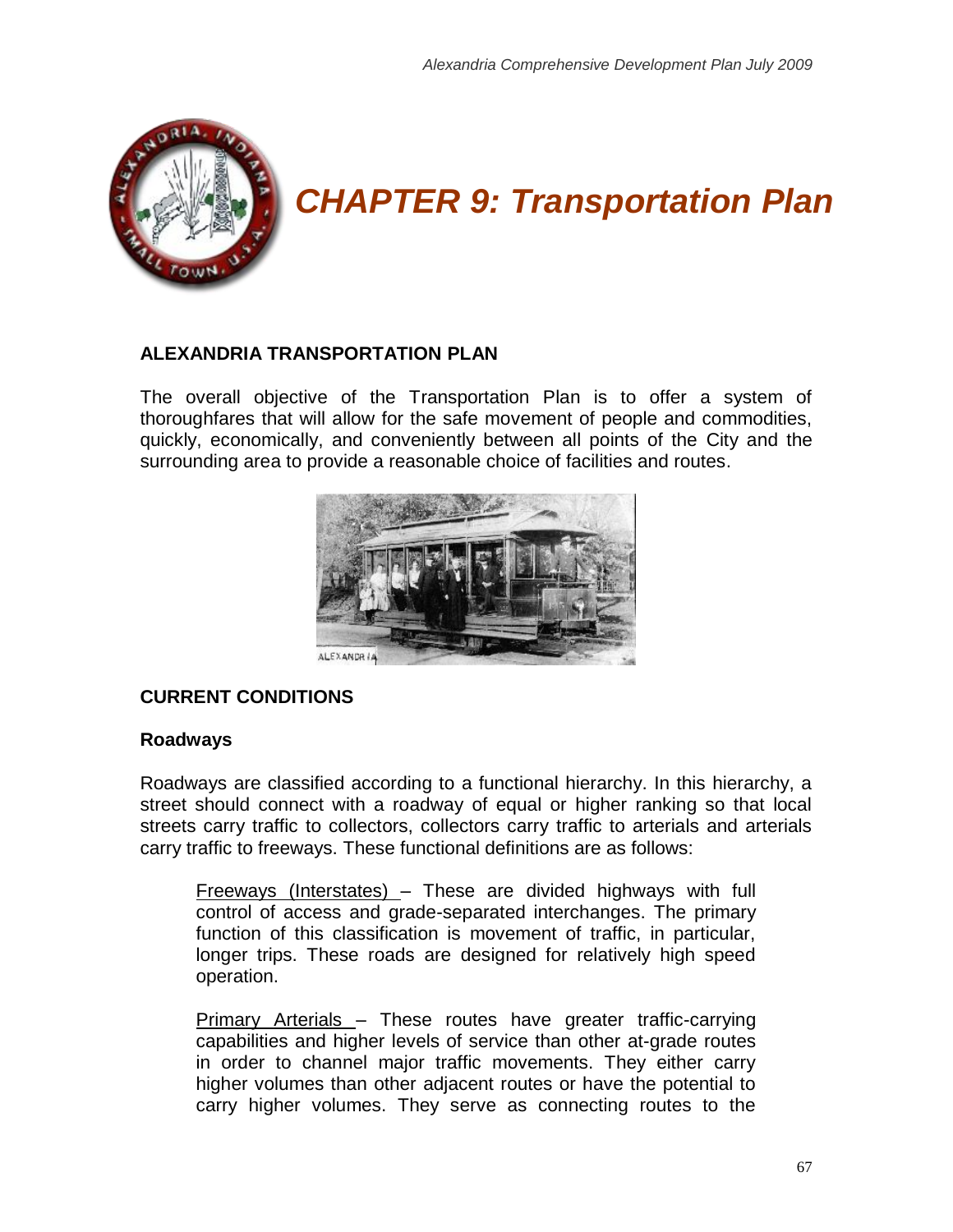freeway system and to other primary arterials, and are oriented primarily to moving through traffic rather than serving abutting land uses.

Secondary Arterials – These routes serve a higher percentage of short trips than do primary arterials. They carry significant volumes and are needed to provide system continuity.

Collectors – The primary function of collectors is to collect traffic from an area and move it to arterials while also providing substantial service to abutting land uses.

Local Streets – These roads include the remainder of the surface streets. Their primary function is to service abutting land uses.

All of these roadway classifications can be designated as either urban or rural. All of the roadways in Alexandria are classified as rural.

# *Rural Arterials*

The 2030 Transportation Plan lists both SR 28 and SR 9 as Rural Arterials.

The City of Alexandria has two major routes going through the City. State Road 28 is a two lane east/west route that runs along the northern city limits of Alexandria and is the major east/west route through the northern part of Madison County. SR 28 connects Alexandria to Interstate 69 approximately 6 miles to the east and to SR 37 and the City of Elwood approximately 6 miles to the west.

State Road 9 is a two lane north/south route which connects the City to Anderson approximately 8 miles to the south. Most of the SR 9 route to Anderson is four lanes starting just south of the city limits. SR 9 runs north to the City of Marion which is approximately 20 miles to the north.

#### *Rural Collectors*

The Rural Collectors in and around Alexandria include CR 100E, 100W, 200E, 200W which are all north/south and CR 1100N which runs east/west turning into Washington St. inside the city limits.

#### *Local Roads*

The remainder of the roads within Alexandria are considered rural local roads. The City of Alexandria Street Department takes care of minor maintenance of the local roads and contracts out any major maintenance o road projects.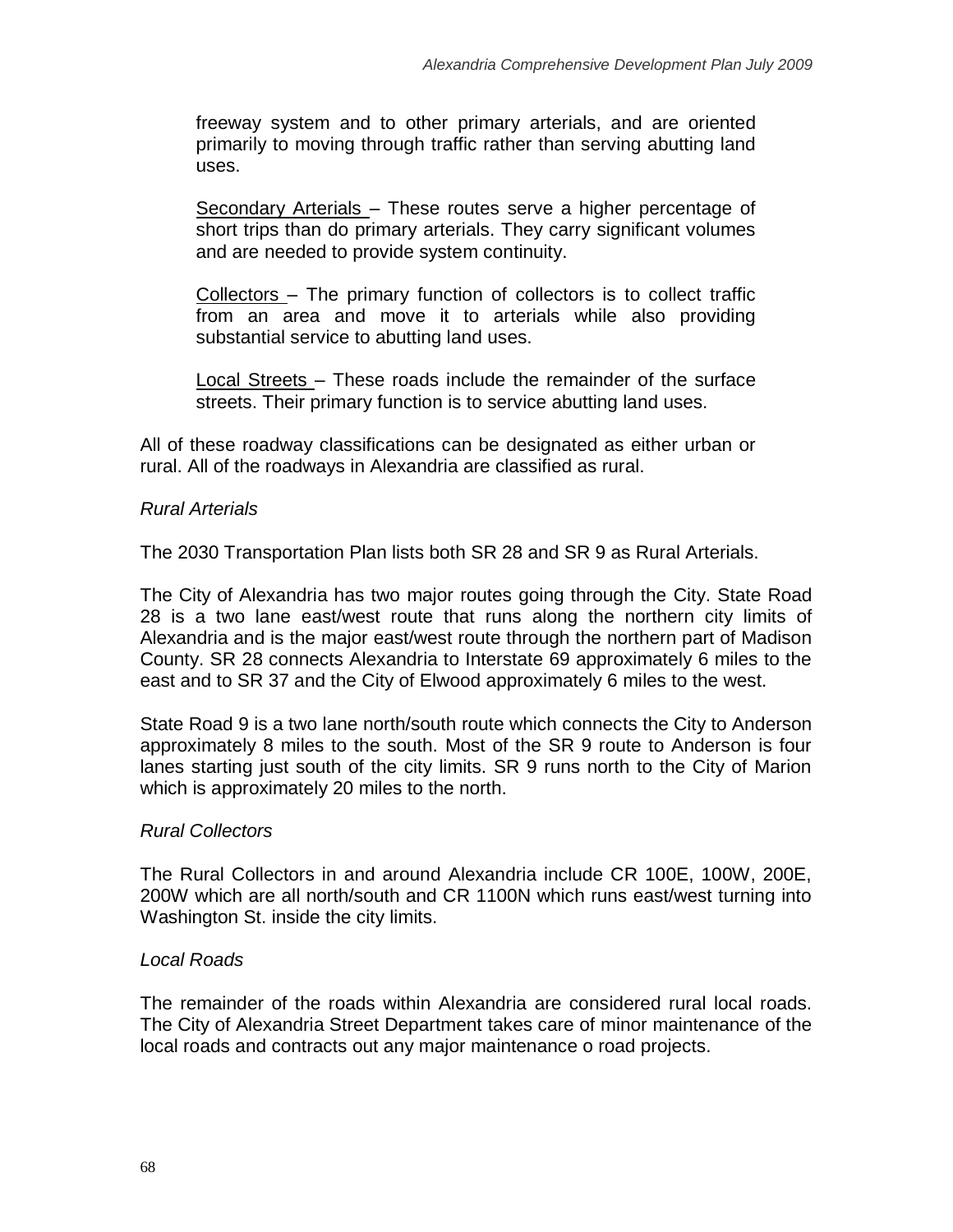# **Sidewalks**

The sidewalk system in Alexandria is a conglomeration of historic brick and old and new concrete. It is piecemeal in nature with many areas going without any sidewalks at all.

# **Trails**

There is a trail dedicated to walking in Beulah Park. There is also within the city, bike route markers.

# **Public Transportation**

Alexandria is served by TRAM (Transportation for Rural Areas of Madison County) which was established in 1985 as a demand response transit system for rural residents of Madison County. Riders are requested to make arrangements for transportation at least 24 hours in advance. [LifeStream Services, Inc.](http://www.lifestreaminc.org/) is the private provider of TRAM, and the service goes by the name of "The New InterUrban".

# **Railroads**

Madison County's rail system is characterized by good connections to regional and national hubs for extended service. Three rail companies service the County: CSX, Norfolk-Southern, and Indiana Central Western Railroad companies. CSX owns the primary north-south link in the County, known as the Indianapolis-Cleveland line. Norfolk-Southern operates the main east-west line through northern Madison County. Both of these companies provide service connections to the City of Alexandria.

# **Airports**

The County has three small airports that service local traffic. Alexandria has a small airport which services local recreational pilots. Nearby Anderson has a commercially rated airport that handles a considerable amount of traffic flow each year. Anderson Aviation operates out of this facility and provides local and national freight service.

The majority of commercial passenger service to state, national, and international airports is provided by the Indianapolis International Airport (located near the junction of Interstate 70 and Interstate 465), and is approximately a 1 ½ hour drive from Alexandria.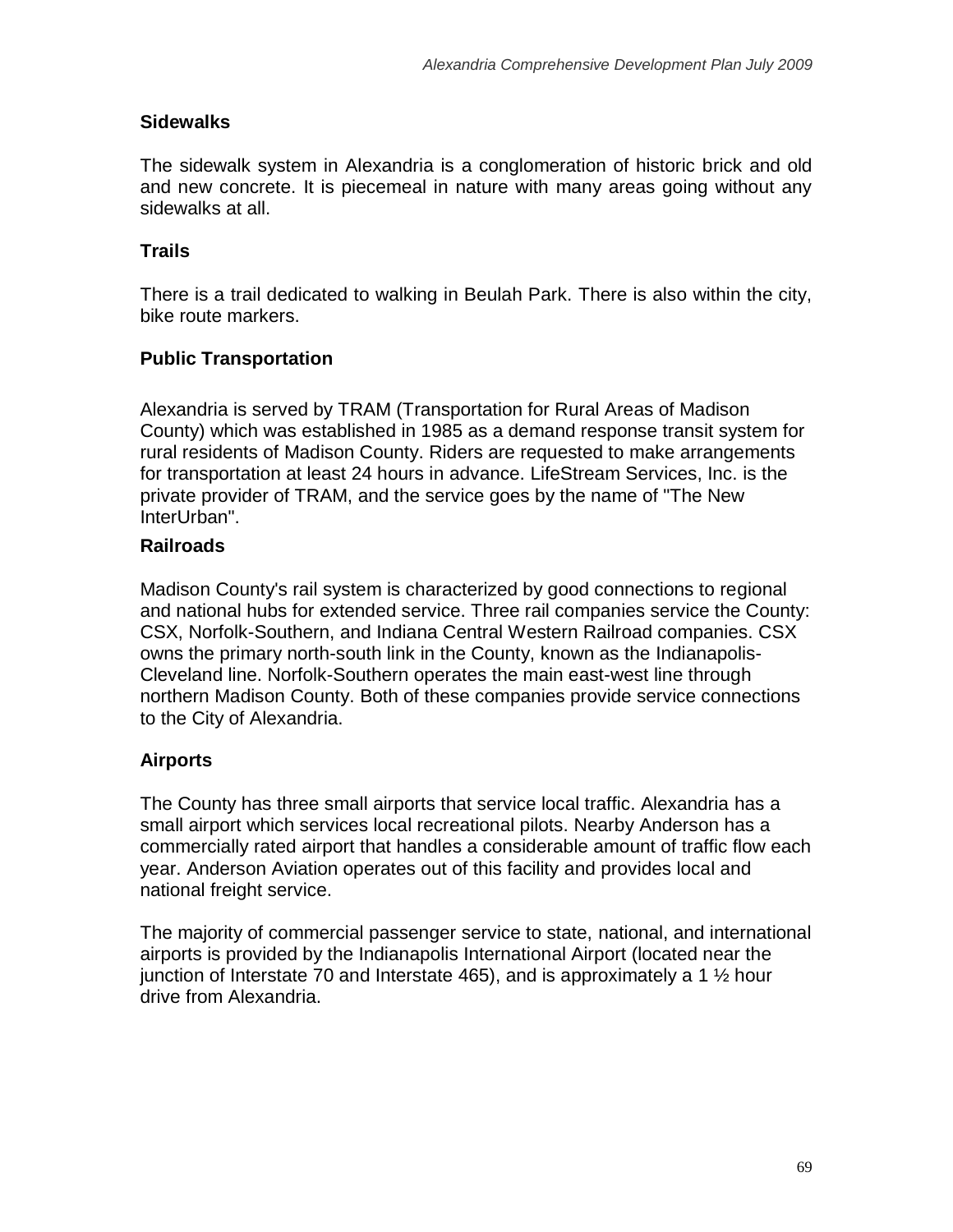# **FUTURE TRANSPORTATION PLAN**

The City of Alexandria is located in Madison County which is a Metropolitan Planning Area (MPA). Since 1969, the Madison County Council of Governments has provided transportation planning for the county and its incorporated cities and towns. Because this planning entity already exists, it was decided to follow the recommendations from the Anderson/Madison County 2030 Transportation Plan which was completed in 2005. These recommendations are shown for the following categories of roadways, bikeways, trails, and public transportation in the maps on the preceding pages.

#### **Anderson/Madison County 2030 Transportation Plan**

According to the 2030 Transportation Plan:

*The 2030 Plan is a comprehensive list of transportation improvements recommended for action or further study. It is a blueprint for local, state, and federal transportation planners as well as local citizens, identifying the vision of the MPO and, in this plan, specific proposals to support that vision.*

In order for a proposed transportation project to receive federal approval, the *concept for it must be included in the 2030 Plan. The Plan does not specify design features or other levels of detail for projects, allowing flexibility for these to be developed as the proposed project moves toward implementation. In this plan, some basic features such as number of lanes in a proposed road or endpoints of a proposed transit route are suggested, but final decisions on these* 

*features are made in later stages of planning and design.*

*Not all the projects in the 2030 Plan are certain to be developed; some may be determined to be unfeasible or too expensive after further study, while, in other cases, new alternatives may be found to be more effective than the proposed project. For this reason, the Plan is updated every three to five years, so that projects can be dropped, added, or changed as transportation needs and land use plans develop.*

#### **Roadway Projects**

There are only two projects identified for the Alexandria area. Of these two projects, only one of them is within the cities incorporated limits.

#### *CR 800 N, Between SR 9 and CR 500 E (No. 16 on map)*

Madison County Road 800 North is a minor arterial extending between SR 9 and Interstate 69 Interchange Exit # 41. CR 800 North continues east into Delaware County and becomes SR 332 at the I-69 interchange. The average daily traffic ranges between 7,000 and 7,500 vehicles per day with a heavy truck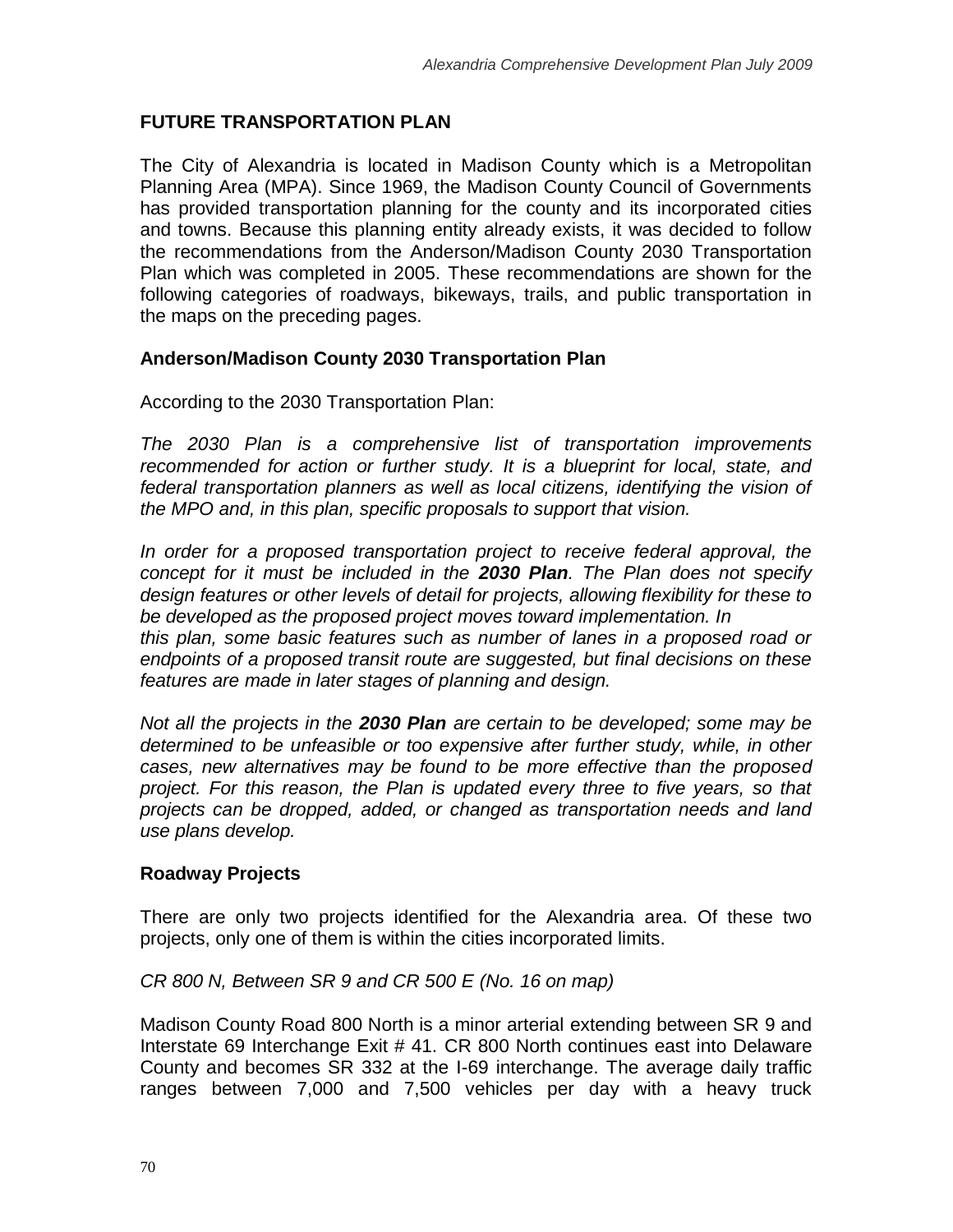classification of 6-8%. This county road segment exhibits many of the characteristics of most state routes and road reconstruction of CR 800 North is recommended.



*Washington St., Between SR 9 and CR 100 W/Madison Ave. (No. 37 on map)*

This one-mile road segment is the continuation of Madison County Road 1100 North and becomes Washington Street at the West corporate limits of Alexandria. Average daily traffic ranges between 3,500 and 4,200 vehicles per day. Road reconstruction is recommended for the 2006-2015 project time table. The total project cost is estimated at \$5.9 million (2005 dollars).

# *Project Overview*

The proposed project consists of resurfacing and minor relocation of Washington Street in the City of Alexandria, Indiana. Also included in the project is the installation of a trunk storm sewer line to collect storm runoff from Washington Street.

# *Project Need*

There are three basic areas of the existing Washington Street that are in need of improvement. The first is the street surface itself. The existing pavement has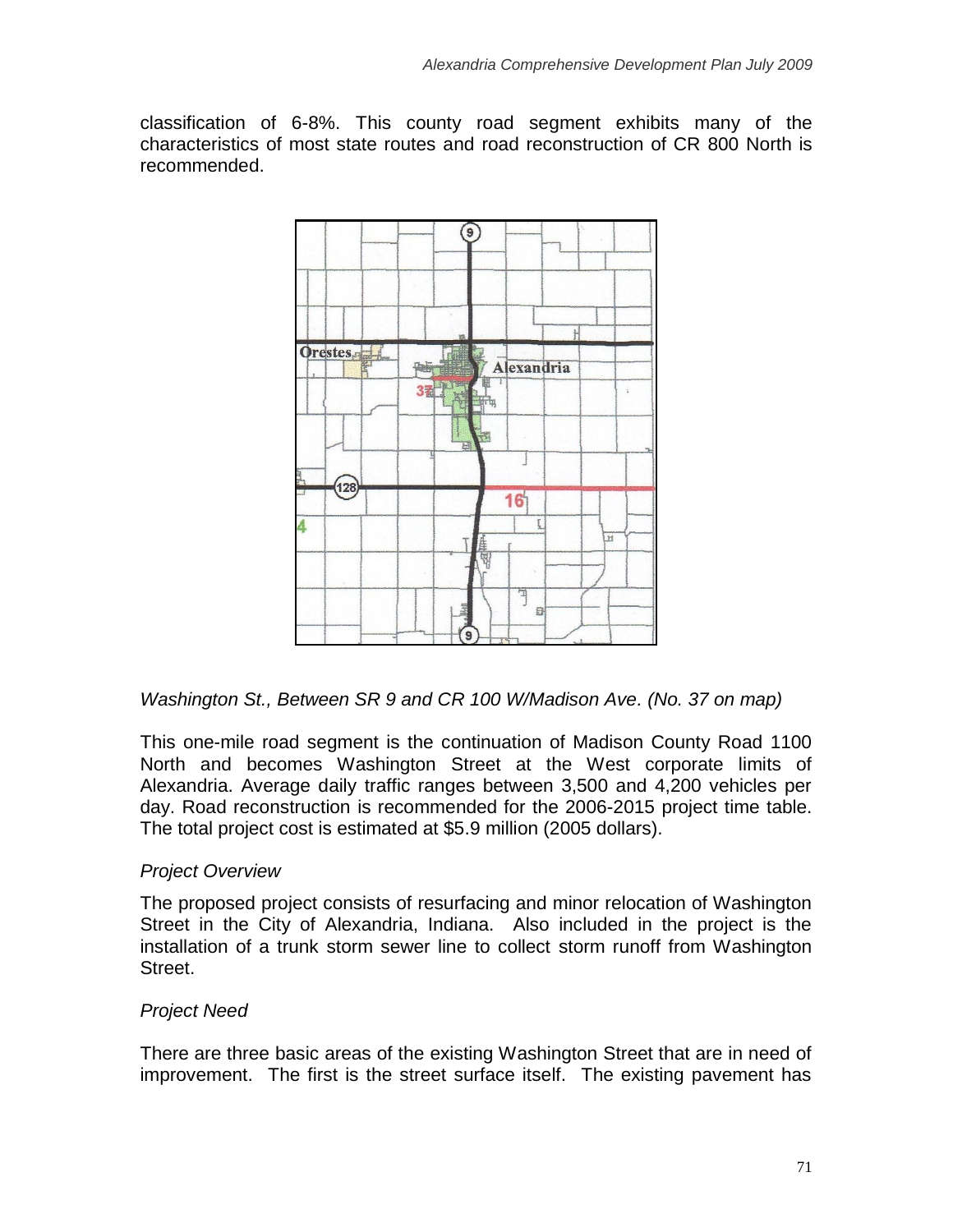been in service for approximately 15 years and is in need of repair. There are numerous potholes and rough spots that are indicative of old, failed pavement.

The second is the existing alignment of Washington Street in the vicinity of its intersection with Clinton Street. Washington Street is the main east-west thoroughfare through Alexandria. It has the governing right-of-way along the entire project route with the exception of two locations. One location is the intersection with Harrison Street, the main north-south thoroughfare through Alexandria. This intersection is controlled by a stoplight. The other location is the intersection with Clinton Street. There are two issues with this intersection that need to be addressed. The first issue is the fact that westbound Washington Street is approximately 200 feet south of eastbound Washington Street, traveling away from Clinton Street. This offset forces Clinton Street to govern the right-ofway as traffic on Washington Street approaches Clinton Street from the east and west. This is the second issue that needs to be addressed. Washington Street traffic is controlled by stop signs at both of its intersections with Clinton Street. The overall need for this issue is to make Washington Street the governing rightof-way to allow for smooth flow of traffic. In order to accomplish this, Washington Street will need to be slightly realigned in this area.

The third issue is the stormwater runoff from Washington Street. Most of the runoff from Washington Street is collected by existing catch basins. These basins drain to combined sewers. The remaining runoff, in general, flows to low spots or potholes along the route. A storm trunk line would provide an outlet for runoff from Washington Street as well as providing a means for removing storm water from the existing combined sewer.

# *Existing Environmental & Historical Conditions*

As stated above, this project centers on an existing street with a small amount of proposed realignment. The realignment will require approximately 0.39 acres of additional right-of-way. The existing route does not intersect a stream and it does not proceed through any form of park or refuge. The proposed improvements do not include additional driving lanes or additional turn lanes and increased vehicular volume is not anticipated.

It is anticipated that four buildings will be removed as a result of the realignment of Washington Street. Two of the buildings are commercial structures, the third is a residence that is being used as a rental unit and the fourth is a residence. See attachments for proposed alignment. None of the buildings are anticipated to be of historic influence.

Even though it is assumed that there are no adverse environmental or historical impacts resulting from this project, some level of further research needs to be done to make a final determination on these issues. This summary is provided as a tool to help make those final determinations.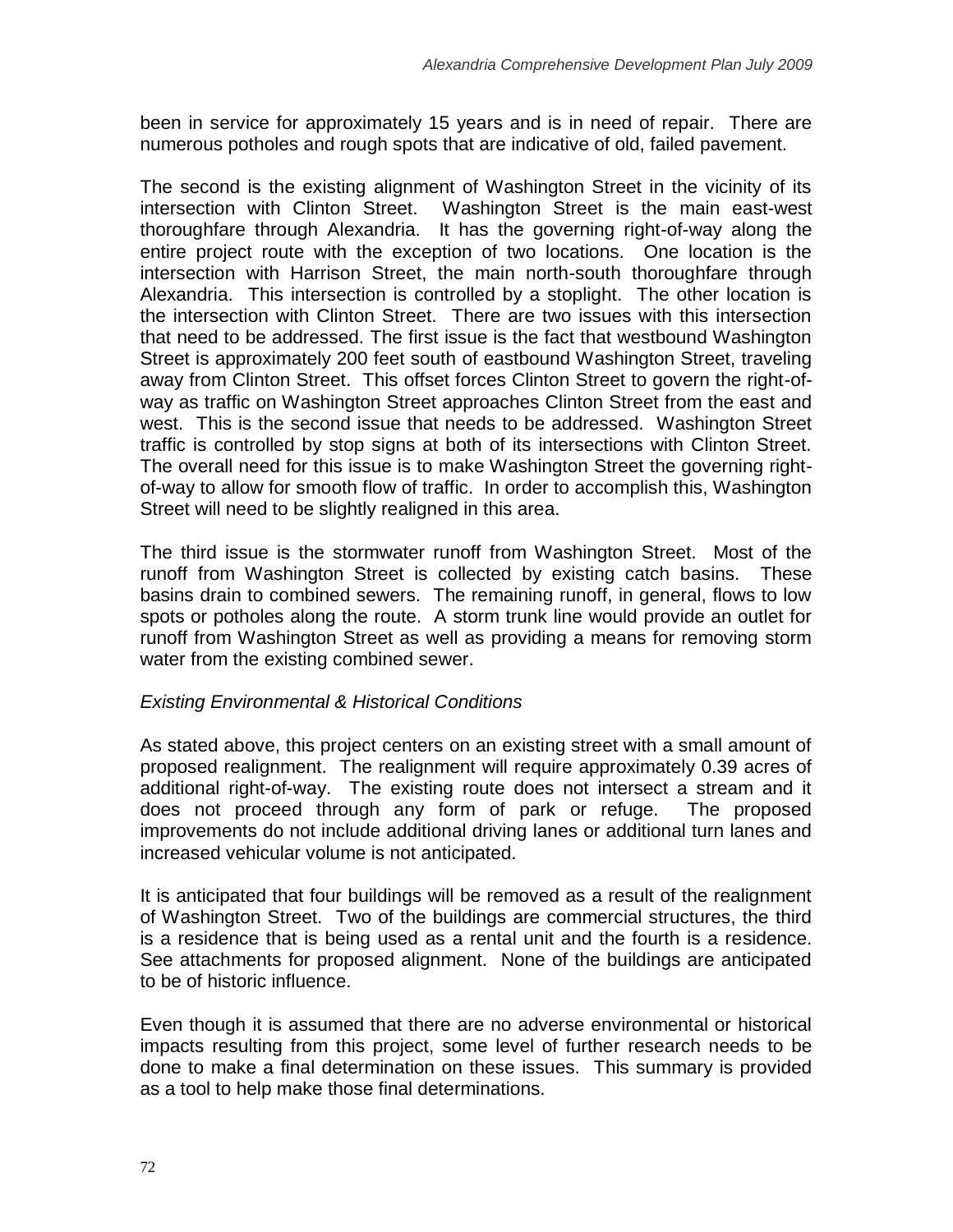#### **Bikeways, Trails and Walking Paths**

The 2030 Plan:

- Identified bicycle and pedestrian linkages

*Regional Bike Linkages on State Roads:* Work to establish bicycle linkages on state roads whenever INDOT is improving the facility, if possible.

*Regional Bike Linkages on County Roads:* Work to establish bicycle linkages on county roads whenever it is improving the facility, if possible.

*Local System Bike Links on Existing Roads:* Work to establish bicycle linkages on local roads whenever it is improving the facility, if possible.

*Proposed Off-System Links:* Develop coordinated, regionally funded programs to build and promote off-system links that create connectivity within and between communities and the metropolitan region.

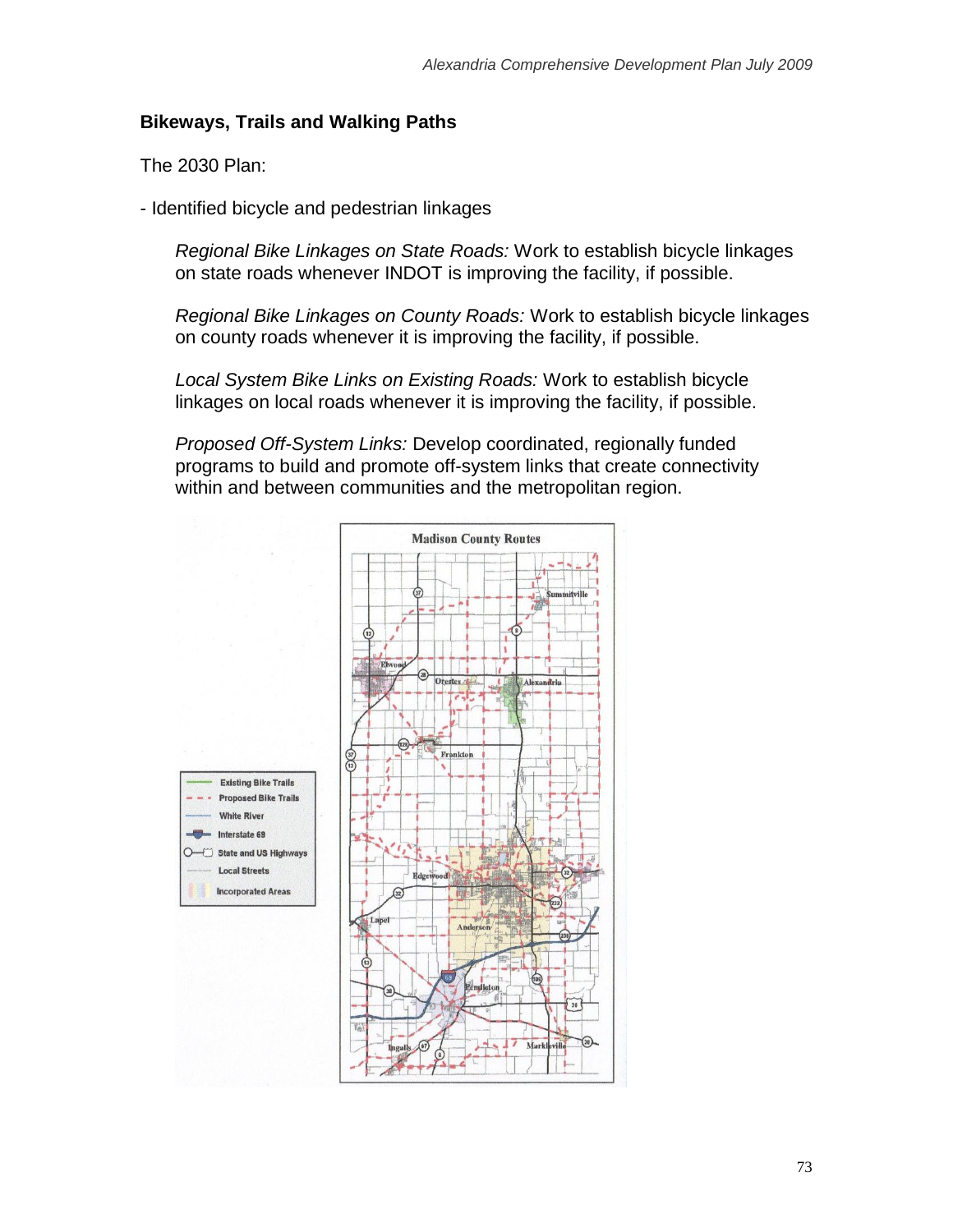#### *Alexandria 5 Year Master Park Plan:*

The Park Plan identifies these goals for trails and paths:

- Establishing a community wide bicycle/jogging trail
- Developing a historic walking trail
- Connecting all parks with a trail system

The City of Alexandria along with the Park Board is planning to link all recreational areas by a trail system. This trail system would incorporate historical sites in downtown Alexandria and all along Pipe Creek. Not only would this trail system provide users with historical data, but would provide access to all the parks in the city.

The Madison County Bicycle and Pedestrian Plan provides Alexandria with references on how to encourage people to bicycle and walk more often and how to increase the number of facilities while improving safety. It also focuses on a regional network linking to surrounding counties.

#### **Public Transportation**

The 2030 Plan outlines future improvements to Public Transit in Madison County. These are some of the improvements listed in the 2030 Plan concerning rural areas:

- Establish sustainable funding and structure to maintain services, support growth and coordinate decision making for countywide and regional transit.
- Improve transit service efficiency and effectiveness.

Night and Weekend Service: Establish service for nights and weekends, particularly targeting needs of health care and retail employees.

Increased Service Frequency: Increase the frequency of service along priority corridors during certain times of the day to improve transit's status as a viable alternative to the automobile. Targeted corridors include areas of increasing congestion such as State Road 9.

Strategies for Senior Citizen Services: Update strategies to serve increasing numbers and percentages of senior citizens.

Bicycle/Bus Connections: Improve connections between bicycle and bus transportation, including placing bike racks on buses.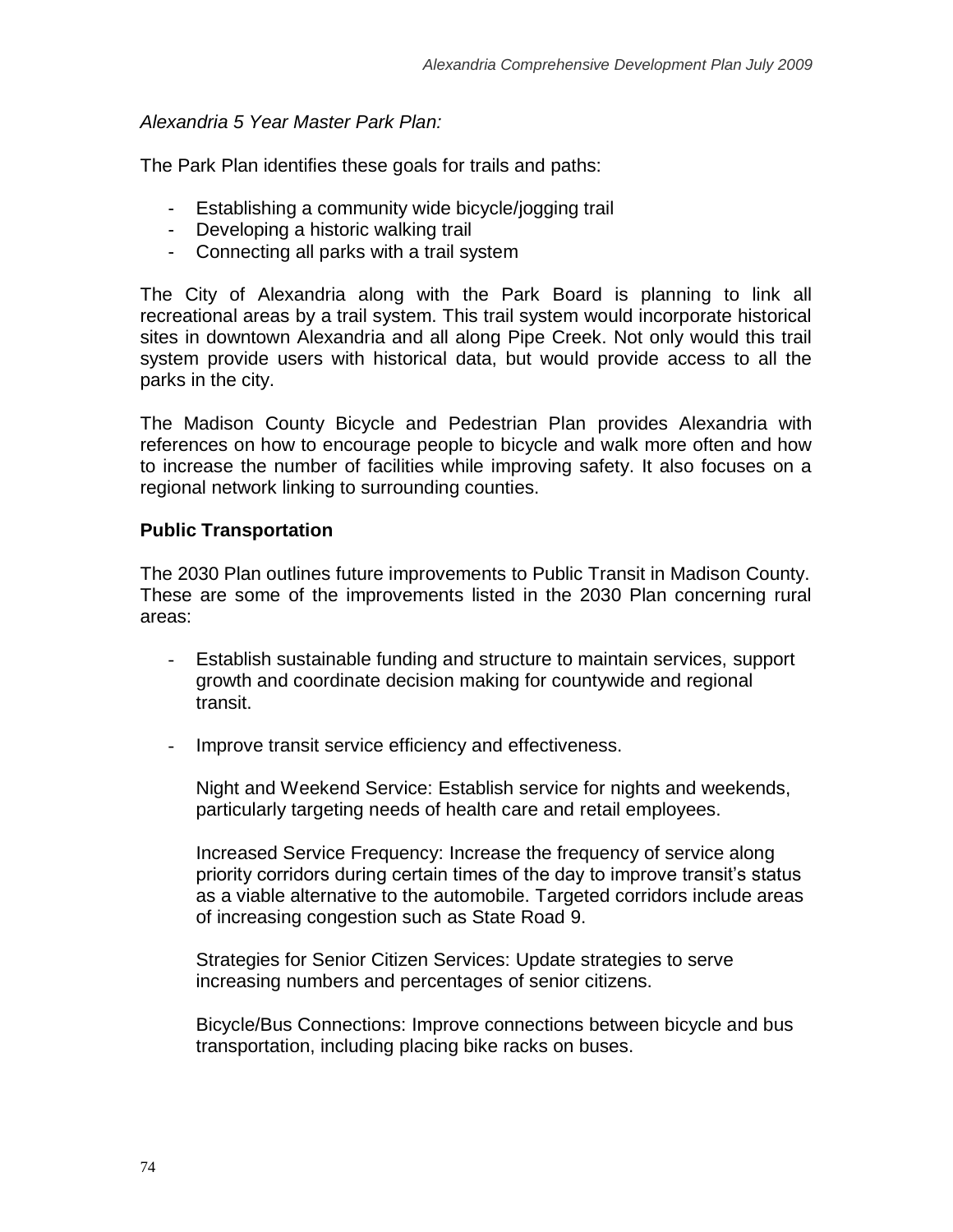# **TRANSPORTATION POLICY**

In order to serve present and future traffic needs adequately, the following Objectives are recommended:

# **Goal:**

The City of Alexandria will strive to continue to make the community connected by all means of transportation modes. It will honor its past connection to transportation heritage while continuing to develop better road, rail, and pedestrian modes of transportation which will enhance the growth and development of Alexandria.

# **Objectives:**

- *Keep informed of developments in regional transportation planning through communication with the Madison County Planning Department and the Madison County Council of Governments.*
- *Work with the Indiana Department of Transportation and the Madison County Highway Department to improve major roads in and surrounding Alexandria.*
- *Place development standards in a Zoning Ordinance and Subdivision Control Ordinance so that sidewalks and/or trails are added to any new developments.*
- *Continue improvements to and maintenance of the existing roadway system.*
- *Continue development and maintenance of the sidewalk system.*
- *Improve trails for walking and bicycling.*
- *Develop Bicycling safety program.*
- *Construct pedestrian crossings on SR 9.*
- *Provide public transportation for the community.*
- *Develop Washington St. project.*
- *Improve railroad crossing issues.*